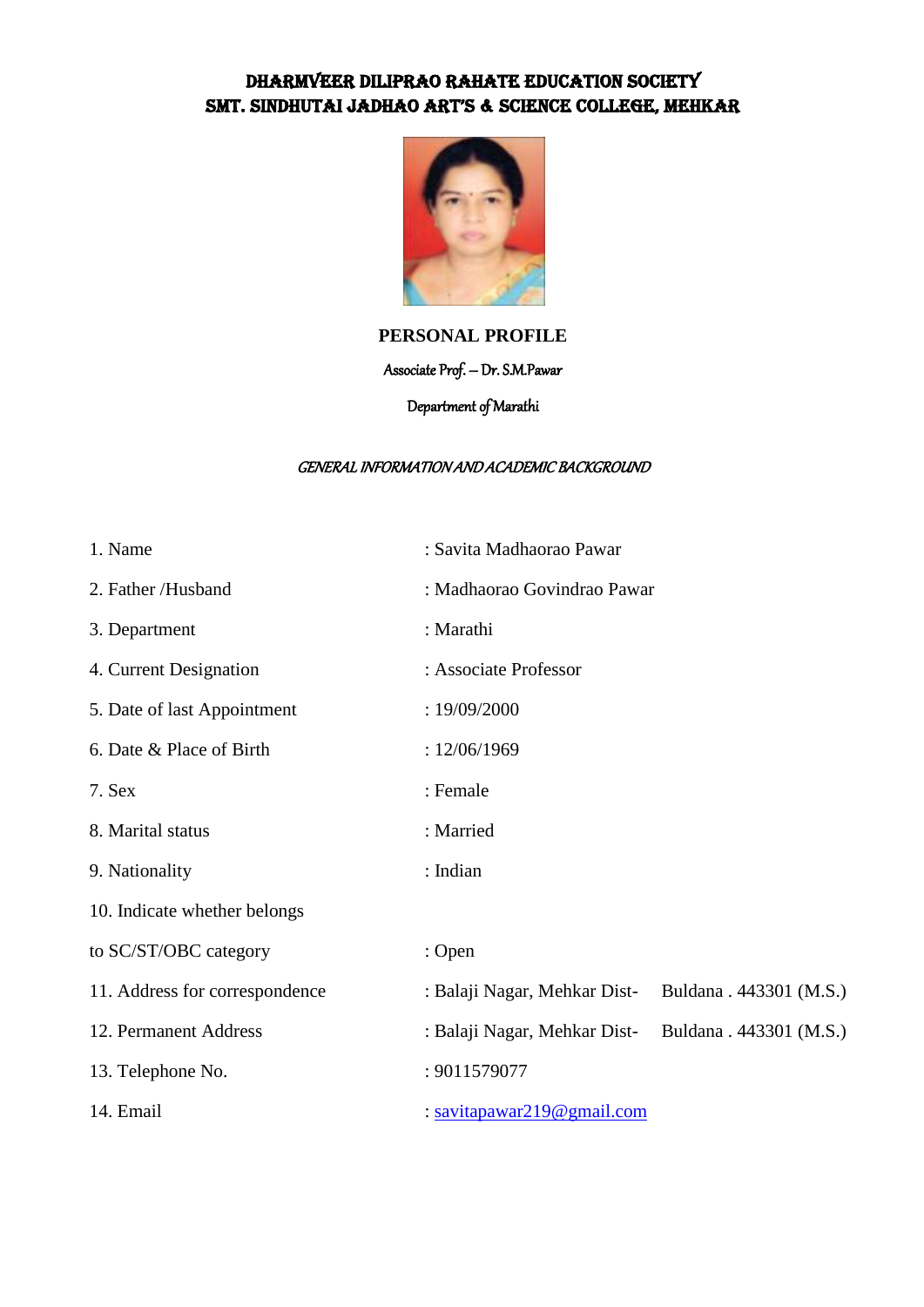| Sr. | <b>Examination</b> | Name of the Board /  | <b>Year of</b> | $%$ of       | Division /           |
|-----|--------------------|----------------------|----------------|--------------|----------------------|
| No. |                    | University           | <b>Passing</b> | <b>Marks</b> | <b>Class / Grade</b> |
|     |                    |                      |                | Obtain       |                      |
|     | S.S.C              | Pune Board           | 1985           | 75.00%       |                      |
| 2.  | H.S.C              | Nagpur Board         | 1987           | 62.00%       |                      |
| 3.  | B.A.               | SGBAU, Amravati      | 1990           | 58.61%       |                      |
| 4.  | M.A                | SGBAU, Amravati      | 1992           | 57.37%       |                      |
| 5.  | B.Ed               | Amravati University  | 1993           | 75.00%       |                      |
| 6.  | <b>NET</b>         | Dr. BAMU, Aurangabad | 2000           | Qualified    |                      |

# **Academic Qualifications : (Metric onwards till post graduation)**

### **Research Degree :**

| Sr. | <b>Degrees</b> | Title                                   | Date of      | <b>University</b> |
|-----|----------------|-----------------------------------------|--------------|-------------------|
| No. |                |                                         | Award        |                   |
|     | Ph.D.          | Marathi Kadambari Vangamayatil          | 4 Spet. 2006 | SGBAU,            |
|     |                | Ashtanayikancha Sarvangin Ani Tulnatmak |              | Amravati          |
|     |                | Abhayas                                 |              |                   |

## **Posts held after appointment at this institution :**

| <b>Designation</b> | <b>Department</b> | Date of actual Joining |                | Grade                    |
|--------------------|-------------------|------------------------|----------------|--------------------------|
|                    |                   | From                   | T <sub>0</sub> |                          |
| Assistant Prof.    | Marathi           | 19/09/2000             | Onwards        | $\overline{\phantom{0}}$ |

# **Period of Teaching Experience :** U.G. Classes – 19 Years

### **Academic Staff College Orientation / Refresher Course attended :**

| <b>Name of the Course</b> | <b>Place</b>         | <b>Duration</b>                        | <b>Sponsoring Agency</b>     |
|---------------------------|----------------------|----------------------------------------|------------------------------|
| <b>Orientation Course</b> | Dr. BAMU, Aurangabad | 01 to 28 Oct. 2005                     | UGC                          |
| <b>Refresher Course</b>   | Dr. BAMU, Aurangabad | $\vert$ 09 to 30 Aug. 2007             | <b>UGC</b>                   |
| <b>Refresher Course</b>   | Dr. BAMU, Aurangabad | 04 to 24 Sep. 2010                     | <b>UGC</b>                   |
| <b>Refresher Course</b>   | Dr. BAMU, Aurangabad | $ 01 \text{ to } 20 \text{ Sep } 2014$ | $\overline{\phantom{a}}$ UGC |

### **Attended National/International Level Conference / Seminar :**

| Sr. | Event      | <b>National/Internati</b> | Organized by              | <b>Theme</b> | <b>Date</b> |
|-----|------------|---------------------------|---------------------------|--------------|-------------|
| No. |            | onal Level                |                           |              |             |
|     | Conference | <b>National</b>           | Arts and Science College, |              | 18,19       |
|     |            |                           | Chikhali, Dist Sangali    |              | Dec.        |
|     |            |                           |                           |              | 2015        |
| 2   | Conference | National                  | Late. B.S. Arts College,  | Humanities,  | 15 Feb.     |
|     |            |                           | Khamgaon                  | Culture and  | 2020        |
|     |            |                           |                           | Society      |             |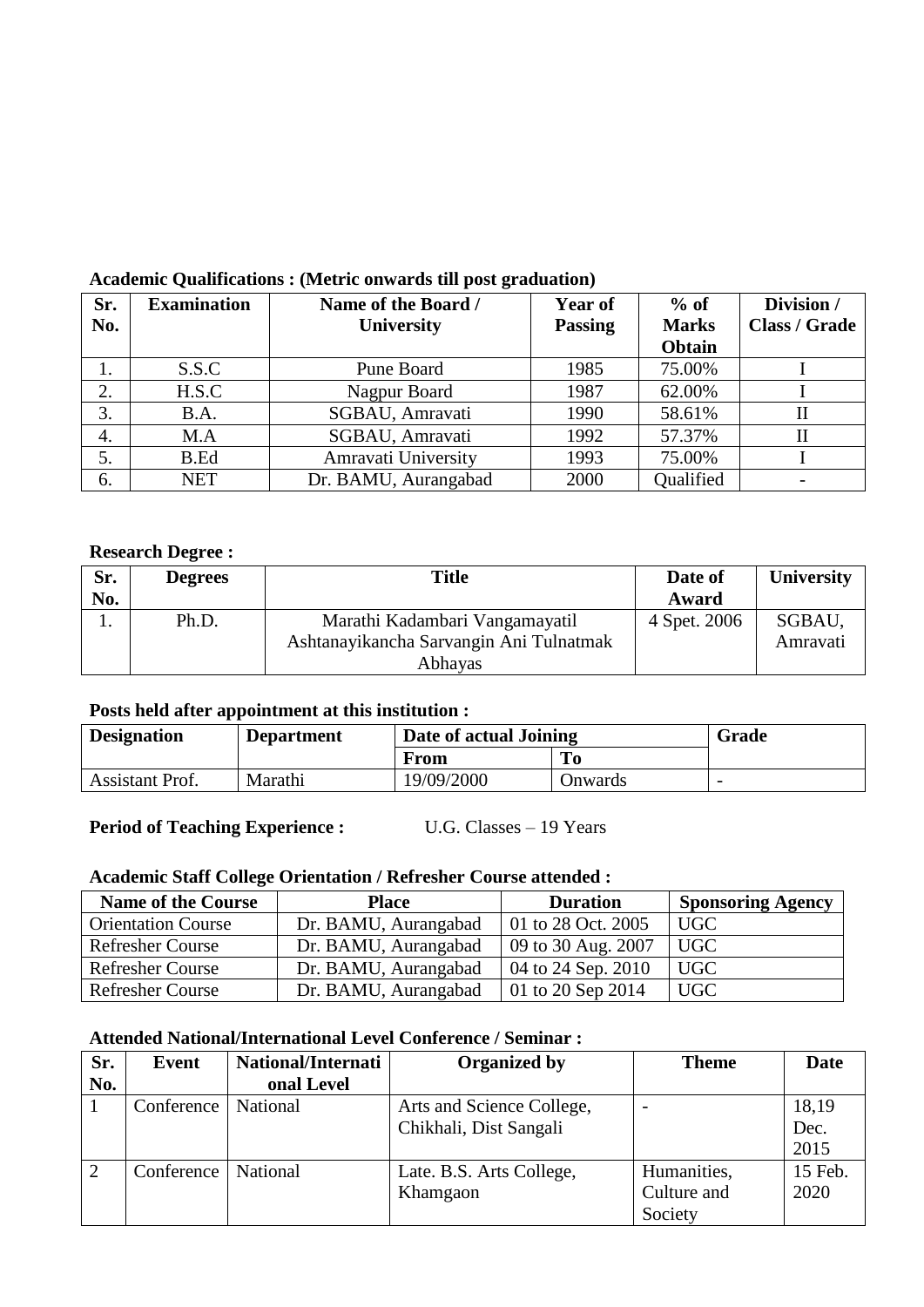| Workshop | National | M.E.S Arts & Commerce<br>College, Mehkar | Drafting and<br>filing of AQAR<br>and SSR  | 1 Feb.<br>2020    |
|----------|----------|------------------------------------------|--------------------------------------------|-------------------|
| Seminar  | National | Jagdamba Mahavidyalaya,<br>Achalpur      | $\overline{\phantom{0}}$                   | $21$ Jan.<br>2017 |
| Seminar  | National | Bharatiya Mahavidyalaya<br>Morshi        | Marathi Sahitya:<br>Charcha Ani<br>Chintan | Feb.<br>2018      |

## **Published Papers in Journals :**

| Sr.            | Titles with page nos.           | <b>Journals</b>                                 | Whether               | <b>Period</b>    |
|----------------|---------------------------------|-------------------------------------------------|-----------------------|------------------|
| No.            |                                 |                                                 | International/        |                  |
|                |                                 |                                                 | <b>National/State</b> |                  |
| $\mathbf{1}$   | Marathi Kamdambari              | Aakshar Vaidarbhi                               |                       | Jun 2014         |
|                | Vangmayatun Vyakta Hot          |                                                 |                       |                  |
|                | Aalelya Vivah Svarupatil        |                                                 |                       |                  |
|                | Parivartane Ani Strijivan page. |                                                 |                       |                  |
|                | No. 41-48                       |                                                 |                       |                  |
| $\overline{2}$ | Aasha Bage Yanchi Kadambari     | Power of Knowndge                               | International         | April 2014       |
|                | page no. 15-22                  | <b>International Journal</b>                    |                       |                  |
| 3              | Birada: Bhatkya jamatiche       | <b>Golden Research Thoughts</b>                 | International         | May 2015         |
|                | Vastav Jivan Chitran page no.   | International                                   |                       |                  |
|                | $01 - 05$                       | Multidisciplinary Research                      |                       |                  |
|                |                                 | Journal                                         |                       |                  |
| $\overline{4}$ | 1980 Nantarchya Marathi         | Marathi Pradhyapak                              |                       | Jan. 2016        |
|                | Gramin Kadambariche Swarup      | Sanshodhan Patrika                              |                       |                  |
|                | page no. 87-90                  | <b>National Research Journal</b>                |                       |                  |
| 5              | Mahabharatiya Strijivan page    | <b>Indian Streams Research</b>                  | International         | Mar. 2016        |
|                | no. 01-05                       | Journal International                           |                       |                  |
|                |                                 | Recognised<br><b>Multidisciplinary Research</b> |                       |                  |
|                |                                 | Journal                                         |                       |                  |
| 6              | Gondhal Ek Vidhinatya:          | Pune Research world                             | International         | March -          |
|                | Sankalpana Ani Swarup page.     | International                                   |                       | May 2016         |
|                | No 01-04                        | <b>Interdisciplinary Studies</b>                |                       |                  |
| $\overline{7}$ | Lokgeete Swarup Va              | <b>Pune Research Scholar</b>                    | International         | <b>July 2016</b> |
|                | Parampara Page no. 01-07        | International                                   |                       |                  |
|                |                                 | Multidisciplinary Journal                       |                       |                  |
| 8              | Gramin Sahitya Chalval Va       | Pune Research world                             | International         | Jun - Aug.       |
|                | Gramin Sahitya: Ek Abhyas       | International                                   |                       | 2016             |
|                | page no. 01-04                  | Interdisciplinary                               |                       |                  |
| 9              | Strivad Ani Striyanche Lekhan   | Pune Research world                             | International         | Dec.             |
|                | page no. 01-07                  | International                                   |                       | 2016-            |
|                |                                 | <b>Interdisciplinary Studies</b>                |                       | Feb.2017         |
| 10             | Birad Madhil Strijivan page no. | Sanshodhan Samiksha                             | International         | Mar. 2017        |
|                | 59-63                           | <b>International Research</b>                   |                       |                  |
|                |                                 | Journal                                         |                       |                  |
| 11             | Indira Santanche Kavya: Ek      | <b>Pune Research Scholar</b>                    | International         | April -          |
|                | Vedanecha Pravas page no. 01-   | International                                   |                       | May 2017         |
|                | 06                              | Multidisciplinary Journal                       |                       |                  |
| 12             | Swami Vivekanandanchya          | <b>Adhar Research Journal</b>                   |                       | Jan. 2017        |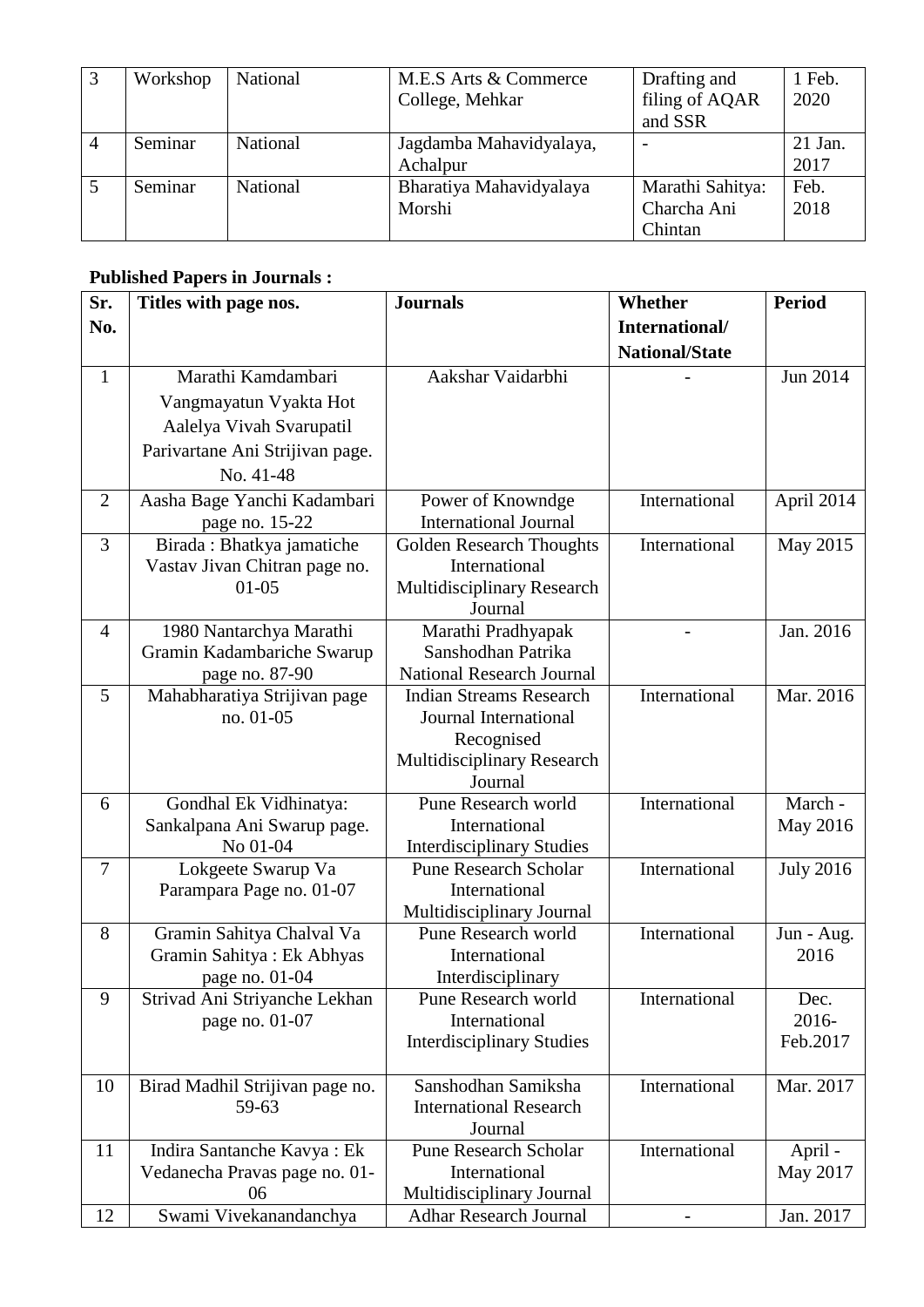|    | Vicharsarnicha Marathi         |                                   |               |             |
|----|--------------------------------|-----------------------------------|---------------|-------------|
|    | Sahityavaril Parinam page no.  |                                   |               |             |
|    | 106-109                        |                                   |               |             |
| 13 | Yadavkalin Samajjivan          | Vidyavarta International          | International | Feb. 2018   |
|    | Darshan (Leelacharitra         | <b>Bahubhashik Shodh</b>          |               |             |
|    | Ekakchya Aadhare) page no.     | Partrika                          |               |             |
|    | 115-118                        |                                   |               |             |
| 14 | Saniya Yanchya Kadambarantil   | Power of knowledge                | International | July -Sept. |
|    | Stri Vyaktirekha page no. 108- | <b>International Multilingual</b> |               | 2019        |
|    | 111                            | Quarterly                         |               |             |
| 15 | Brahmankanya Ani Dr            | <b>Research Journey</b>           | International | Sept. 2019  |
|    | Ketakarancha Drustikon page    | Multidisciplinary                 |               |             |
|    | no. 20-25                      | <b>International E-research</b>   |               |             |
|    |                                | Journal                           |               |             |

## **Full Papers in Conference Proceedings :**

| Sr. | Title of the             | <b>Details of</b>        | Whether                                     | Date                     | <b>ISSN/ISBN</b>         |
|-----|--------------------------|--------------------------|---------------------------------------------|--------------------------|--------------------------|
| No. | paper                    | <b>Conference</b>        | <b>International/National/State/College</b> |                          | No.                      |
|     | <b>Presented</b>         | <b>Publication</b>       | or University level                         |                          |                          |
|     | $\overline{\phantom{0}}$ | $\overline{\phantom{m}}$ | $\overline{\phantom{0}}$                    | $\overline{\phantom{0}}$ | $\overline{\phantom{a}}$ |

## **Book Published as single author or as editor :**

| Sr.            | <b>Period</b> | Titles with page nos. | Type of Books &            | <b>Publisher</b>      | No. of $Co-$ | Whether        |
|----------------|---------------|-----------------------|----------------------------|-----------------------|--------------|----------------|
| N <sub>0</sub> |               |                       | Authorship                 | $\boldsymbol{\alpha}$ | authors      | <b>You are</b> |
|                |               |                       |                            | <b>ISSN/ISBN</b>      |              | the main       |
|                |               |                       |                            | No.                   |              | author         |
|                | Sep.          | Aashrunchi Zali Fule  | <b>Publication Shri</b>    | 978-93-               |              | Main           |
|                | 2017          | : Swarup Ani          | <b>Sainath Publication</b> | 84642-74-7            |              | Author         |
|                |               | Samiksha              | Nagpur                     |                       |              |                |

## **S.G.B. Amravati University Examination work as a office- in charge / Co- office in charge/Invigilation**

| Sr.            | <b>Exam</b> | Work                 | <b>Place</b>                               |
|----------------|-------------|----------------------|--------------------------------------------|
| No.            |             |                      |                                            |
| $\mathbf{1}$   | Summer 2015 | Invigilation         | Arts & Sci. Mahila Maha. Mehkar            |
| $\overline{2}$ | Summer 2015 | Valuation            | SGBAU, Amravati                            |
| 3              | Summer 2016 | <b>Paper Setting</b> | SGBAU, Amravati                            |
| $\overline{4}$ | Summer 2016 | Invigilation         | Arts & Sci. Mahila Maha. Mehkar            |
| 5              | Summer 2016 | Valuation            | SGBAU, Amravati                            |
| 6              | Summer 2017 | Invigilation         | Arts & Sci. Mahila Maha. Mehkar            |
| $\tau$         | Winter 2017 | Invigilation         | Smt. Sindhutai Jadhao Arts & Sci. College, |
|                |             |                      | Mehkar                                     |
| 8              | Winter 2017 | Valuation            | Smt. Sindhutai Jadhao Arts & Sci. College, |
|                |             |                      | Mehkar                                     |
| 9              | Summer 2018 | Invigilation         | Smt. Sindhutai Jadhao Arts & Sci. College, |
|                |             |                      | Mehkar                                     |
| 10             | Summer 2018 | Valuation            | Smt. Sindhutai Jadhao Arts & Sci. College, |